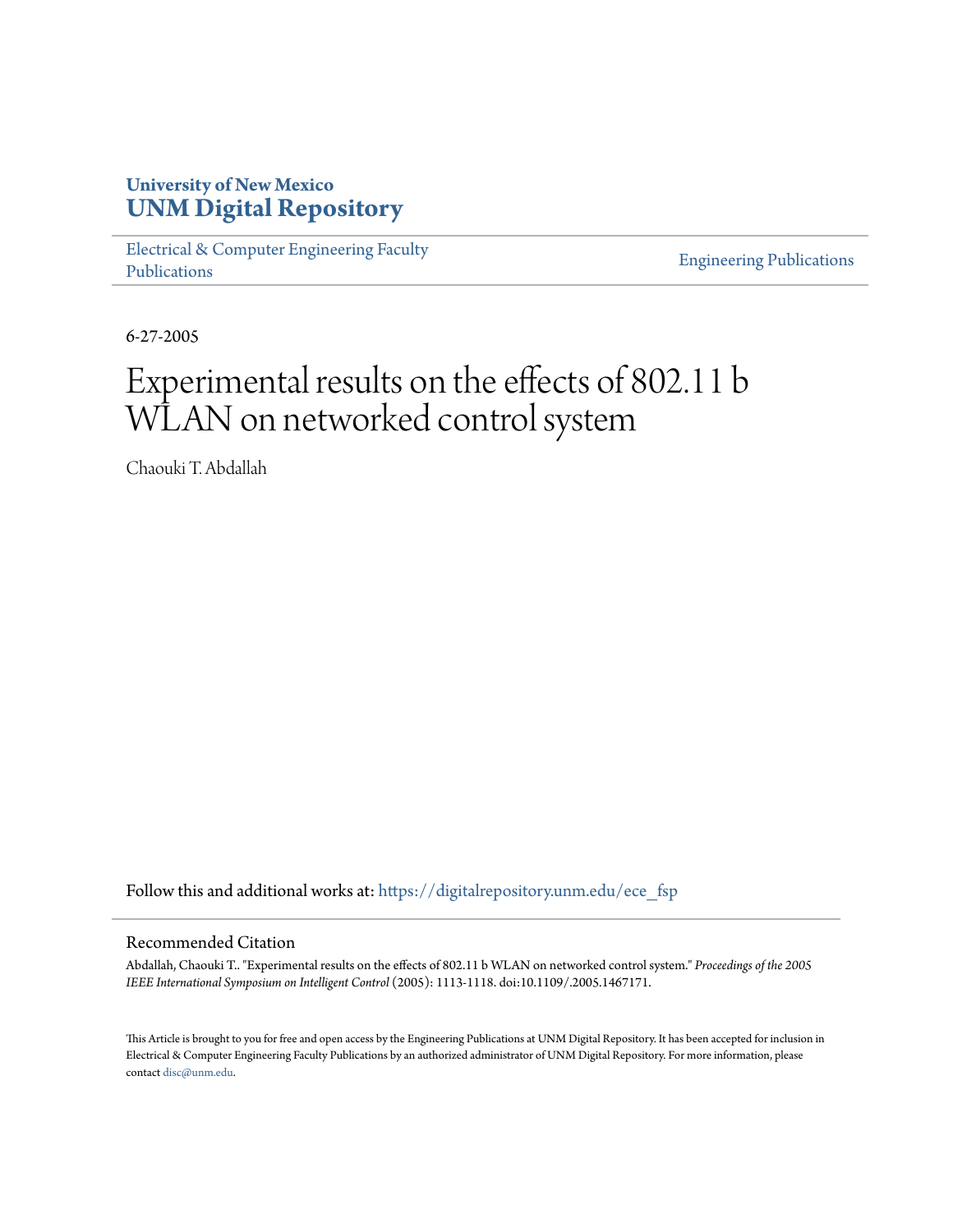# Experimental Results on the Effects of 802.11b WLAN on Networked Control System

R. Sandoval-Rodriguez\*, C.T. Abdallah\*, H.N. Jerez Electrical & Computer Engineering Department MSC01 1100 1 University of New Mexico Albuquerque, NM 87131-0001

{rsandova,chaouki,hjerez}@ece.unm.edu

*Abstract***— In this paper we expose theoretically and experimentally some of issues induced by wireless Ethernet when it is used to transmit plant state information to the controller, and control signals to the plant, in a closed-loop system. We also propose some compensation actions, and evaluate their performance in the experimental set up.**

#### I. INTRODUCTION

Networked-control applications such as geographically distant sensors gathering information for a remote controller, require state and control signals to travel across communication links. A general purpose communication network will however introduce issues such as propagation time-delays and loss of information. Therefore, the control programs must now account for these issues, and the algorithms should be robust enough to guarantee a certain level of performance. We develop in this paper a series of experiments to identify the issues induced by such a general purpose communication network, with specific emphasis on wireless networks. We use standard operating systems and industrial hardware for data acquisition. Then, we propose compensation alternatives to cope with this issues.

The remainder of the paper is organized as follows, Section II describes the experimental setup implemented to identify these issues and to test the compensation approaches. Section III presents the different issues introduced by 802.11b WLAN. Section IV discusses some approaches to compensate for the issues identified. Section V presents different experiments applying the compensation techniques, and Section VI concludes the papers with a discussion of the results and future research.

### II. EXPERIMENTAL SETUP

An experimental setup was implemented in order to expose the issues induced by the network. One of the goals is to introduce mobility into the plant, either by physically moving the plant to new locations without the need to rewire the network, or by considering a mobile robot as the plant. A laptop computer is used as the plant's "brain", in order to

\* The research of both authors is partially supported by NSF-0233205 and ANI- 0312611. R. Sandoval-Rodriguez is also with the Chihuahua Institute of Technology.

R. H. Byrne Intelligent Systems and Robotics Center Sandia National Labs PO Box 5800 Mail Stop 1005 Albuquerque, NM 87185-1005 rhbyrne@sandia.gov

connect to the building's WLAN using an 802.11b wireless card. A PCMCIA data acquisition card, DAQ 6024E from National Instruments  $^{TM}$ , is used to interface the laptop computer to the plant. The software programs used to acquire state data from the sensors, and to apply control signals to the actuators, as well as to implement the communication routines are developed in  $LabView^{\circledR}$  also from National Instruments  $^{TM}$ . For the controller computer we used various configurations: A laptop computer connected to the building WLAN, a desktop computer connected to the wired building LAN, or a computer with broadband connection outside the campus LAN. The programs in the controller computer, for control and communications, were also developed using  $LabView^{(B)}$ . All computers were running standard Windows XP Professional. Time stamping was used in most of our experiments, and we therefore had to synchronize the computers' clocks. For this purpose, we implemented a routine in LabView<sup>®</sup>. The controller's computer calculates the time offset,  $t_{off}$ , between 'zero marks' in the computers using

$$
t_{off} = RTT0 - \left(RTT1 - \left(RTT2 - \frac{RTT3}{2}\right)\right) \tag{1}
$$

where the RTT's are as shown Figure 1. The controller's computer then estimates the current time in the plant's computer,  $t_p$ , using  $t_p = t_c + t_{off}$ , where  $t_c$  is the current time in the controller's computer. Figure 1 depicts the clock synchronization procedure graphically. The clock's



Fig. 1. Clock synchronization procedure.

synchronization routine was implemented using both UDP and TCP over IP. We ran the routine at different times of the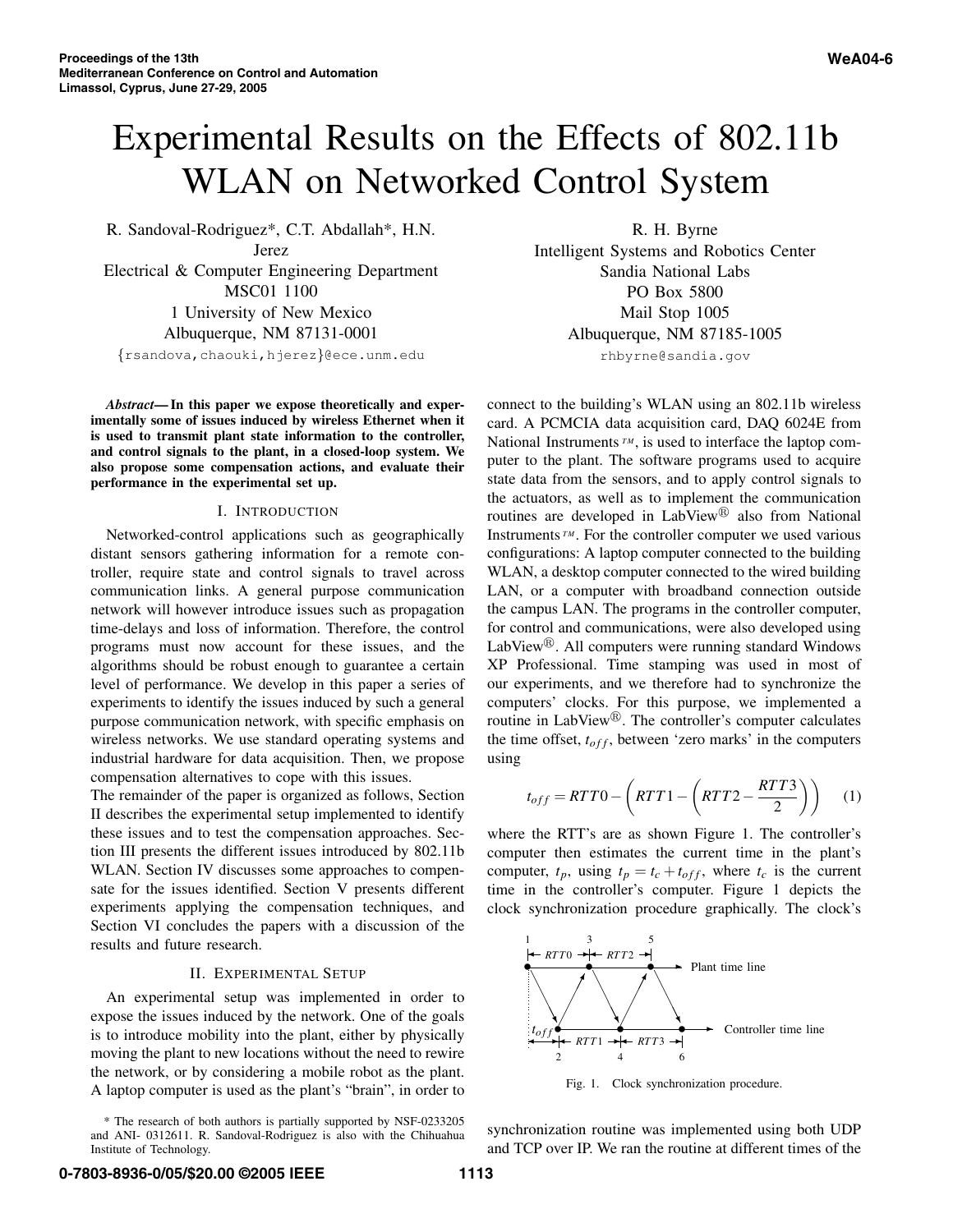

Fig. 2. Arrivals of time stamps using TCP and UDP, sampling at 20msec.

day and with the controller's computer inside and outside the building LAN. With the controller's computer inside the building LAN, (whether it is wireless or wired), and during low traffic hours, the average round-trip time was 3msec. During high traffic hours the average round-trip time was 6msec. Having the controller's computer outside the campus LAN, the average round-trip time was 80msec, and no significant difference in the round-trip time was observed at different times of the day. The routine was run before any experiment using time stamping. The estimated error in the clock synchronization is 1msec, which is the resolution in the millisecond timers.

## III. ISSUES INTRODUCED BY THE LAN

# *A. Retention of Packets*

One application in Networked Control Systems is the broadcasting of the plant state's signals to controllers or supervisory monitoring systems. Such broadcasting could be, for instance, the distance to obstacles, or the current heading and speed in a mobile robotic teleoperation. With the purpose of measuring the difference in latency for various sizes of Ethernet packets, we ran a experiment where the plant is transmitting packets with sizes from 46 to 1500 bytes, and alternating between UDP and TCP. With the computer's controller inside the building LAN, we did not observe a significant difference in the latency when transmitting a single packet (independent of its size and using either UDP or TCP). However, when the plant broadcasts packets at a given sampling rate, the 'slow start' feature in TCP limited the broadcasting rate to 200msec, irrespective of the packet size. Even when the signals were sampled at a faster rate, TCP retained the packets until the next multiple of 200msec. Figure 2 shows the arrival time to the controller's computer of time stamps taken at the plant every 20msec; 9 packets were retained and at the next multiple of 200msec, the group of 10 packets were transmitted to the controller's computer. From Figure 2 we see that the samples with time stamps from 20 to 200msec arrived to the controller's computer at  $t_c = 200$ *msec*. This problem however, did not manifest itself with UDP packets



Fig. 3. Disconnection from the WLAN.

which arrived every 20msec, as sampled. The retention of packets generates a later bursting of those packets. If the plant's state samples are not time stamped, confusion results at the controller's computer as the program simply can not tell the fresher samples. If bursting occurs, the program in the controller should be able to empty the incoming queue, discard old packets, and only use the last sample of the plant state. We connected the plant's laptop computer to the wired LAN, to verify that this problem occurs with TCP, and not because of the wireless medium. The wired connection did generate the retention of packets when using TCP. Thus, because of the TCP's slow start, if the broadcast requires sampling times smaller than 200msec, our recommendation is to use UDP.

#### *B. Disconnection from the WLAN*

Another issue introduced in this case by the wireless network is the disconnection of the plant computer from the WLAN. This problem is attributed to the re-association procedure that the wireless card executes in order to find the access point with the strongest signal. We observed that the disconnection occurs on the average every 60 seconds and lasts on the average, 1.5 seconds. Figure 3 shows the arrival times of time stamps with a disconnection from the WLAN. The top plot shows a disconnection from the WLAN when using TCP and a sampling time of 200msec. The sample with time stamp  $t_p = 2410$ *msec* arrives to the controller at  $t_c = 2550$ *msec*, showing a time-delay of  $\tau = 140$ *msec*. This time delay includes the delay due to the asynchronism between the retention feature of TCP and the sampling clock in the plant, plus the propagation time-delay. The next sample with time stamp  $t_p = 2610$ *msec* arrives to the controller at  $t_c = 4020$ *msec*, showing a time-delay of  $\tau = 1410$ *msec*. Subtracting the previous sample time-delay, results in a disconnection time of approximately 1.27sec.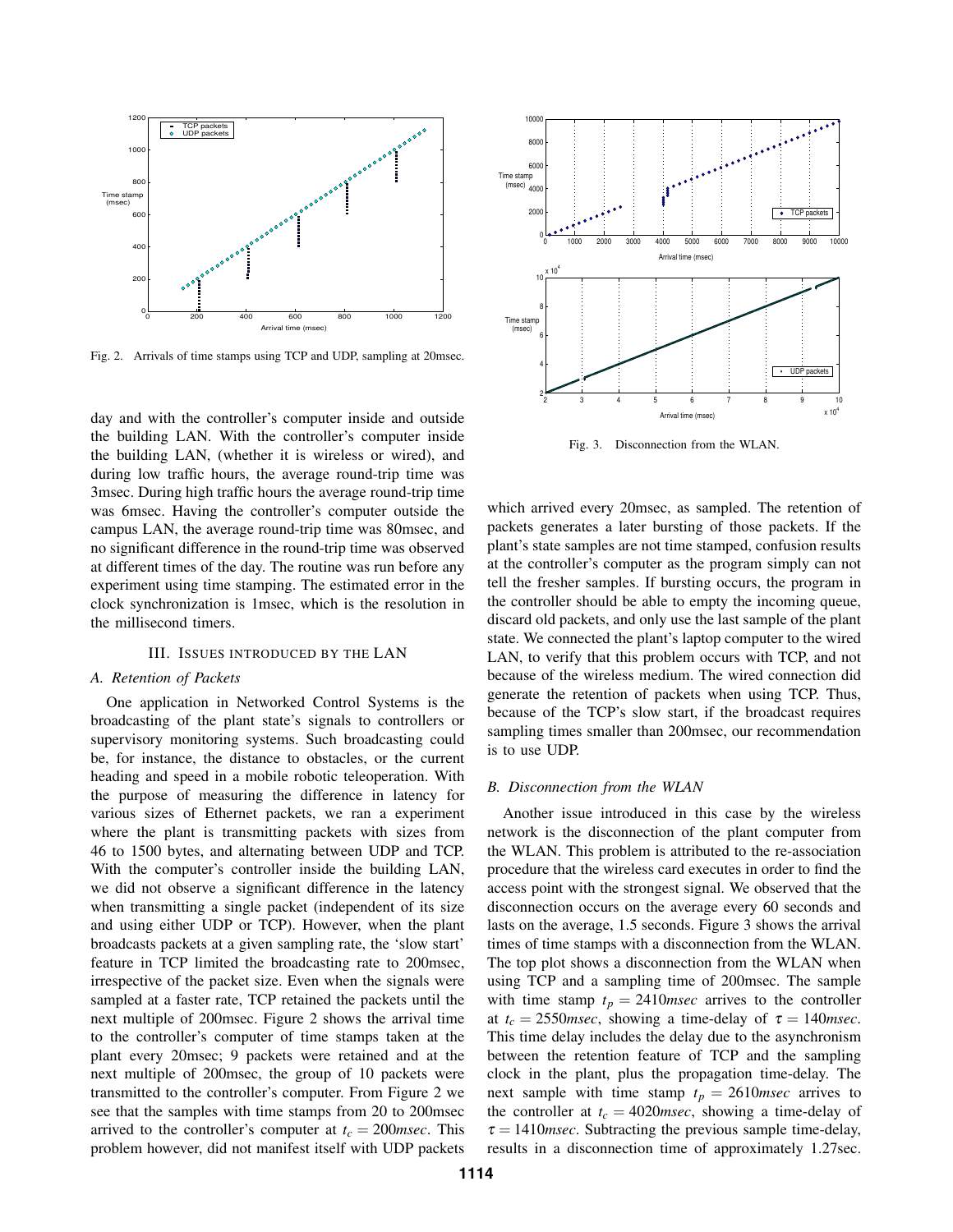

Fig. 4. Round-trip times for 100 samples.

The bottom plot in Figure 3 shows the time between two disconnections from the WLAN when using UDP and a sampling time of 200msec. The first disconnection occurred at  $t_c = 29133$ *msec*, while the second disconnection occurred at  $t_c = 92296$ *msec*, resulting in a time between the disconnections of approximately 63.163sec. The time of disconnection, and the period between disconnections seem to be independent of the congestion control protocol and sampling time used.

#### *C. Propagation Time-Delay*

For this experiment the controller's computer was connected to a broadband ISP outside the building's LAN, with the purpose of emphasizing the problem of large timedelays. We again ran the experiment of reading the plant's clock as a time stamp and sending it to the controller's computer, which sends it back immediately. The plant's computer registers the arrival times and computes the roundtrip times. Figure 4 shows the resulting round-trip times of 100 samples. In order to check for symmetry in the channel, we calculated the average arrival time at the controller's computer, resulting in 41msec, fairly symmetric with respect to the average RTT of Figure 4 which resulted 80.282msec. We ran these experiments several times at different times of the day. The mean of the round-trip times changed slightly, but the standard deviation was relatively constant. The plant-to-controller and controller-toplant time-delays were verified to be close, thus establishing that the propagation channel is symmetric. With the purpose of illustrating the effect of time-delay and to set a basis for the compensation schemes to be presented in Section IV, let us consider the scalar system

$$
\dot{x} = ax + bu \tag{2}
$$

where  $a > 0$ , and  $b > 0$ . Let us also consider state (in this case also output) feedback control with gain  $K$ , i.e.  $u =$ −*Kx*. The sensing is clock-driven with sampling time *ts*, and the control and actuation are event-driven. This means that the controller will compute and send a control signal as soon as it receives a sample, and that the plant will immediately

process any received control signal. The time-delay between the plant and the controller is denoted by  $\tau_{pc}$ , while the time-delay between the controller and the plant is denoted by  $\tau_{cp}$ , as depicted in Figure 5. At this time, we consider that the combined time-delay is less than the sampling time. We observe that the control signal  $u = -Kx[(k-1)t_s]$ 



Fig. 5. Time-delay between plant and controller.

arrives to the plant at time  $(k-1)t_s + \tau_{pc} + \tau_{cp}$ , and is held until time  $kt_s + \tau_{pc} + \tau_{cp}$ , when it is replaced by the new control signal  $u = -Kx[kt_s]$ . Thus, two control signals are applied during the interval  $kt_s \le t \le (k+1)t_s$ . Solving for the system's state in equation (2) in the interval  $kt_s \leq t \leq$  $kt_s + \tau_{pc} + \tau_{cp}$ , yields

$$
x[kt_s + \tau_{pc} + \tau_{cp}] = \Phi_1 x[kt_s] + \Gamma_1 x[(k-1)t_s]
$$
 (3)

where

$$
\begin{array}{rcl}\n\Phi_1 & = & e^{a(\tau_{pc} + \tau_{cp})} \\
\Gamma_1 & = & -\frac{b}{a} K \left( e^{a(\tau_{pc} + \tau_{cp})} - 1 \right)\n\end{array}
$$

Now, solving for the interval  $kt_s + \tau_{pc} + \tau_{cp} \le t \le (k+1)t_s$ , results

$$
x[(k+1)ts] = \Phi_2 x[kts + \tau_{pc} + \tau_{cp}] + \Gamma_2 x[kts] \qquad (4)
$$

where

$$
\begin{array}{rcl}\n\Phi_2 & = & e^{a(t_s - \tau_{pc} - \tau_{cp})} \\
\Gamma_2 & = & -\frac{b}{a} K \left( e^{a(t_s - \tau_{pc} - \tau_{cp})} - 1 \right)\n\end{array}
$$

Substituting (3) into equation (4), and simplifying

$$
x[(k+1)t_s] = \Psi x[kt_s] + \Upsilon x[(k-1)t_s]
$$
 (5)

where

$$
\Psi = e^{at_s} - \frac{b}{a} K \left( e^{a(t_s - \tau_{pc} - \tau_{cp})} - 1 \right)
$$
  

$$
\Upsilon = -\frac{b}{a} K \left( e^{at_s} - e^{a(t_s - \tau_{pc} - \tau_{cp})} \right)
$$

Consider now the augmented vector

$$
y[kt_s] = \begin{bmatrix} x[kt_s] \\ x[(k-1)t_s] \end{bmatrix}
$$
 (6)

leading to the augmented system

$$
y[(k+1)t_s] = \Phi y[kt_s]
$$
\n(7)

where

$$
\Phi = \left[ \begin{array}{cc} \Psi & \Upsilon \\ 1 & 0 \end{array} \right] \tag{8}
$$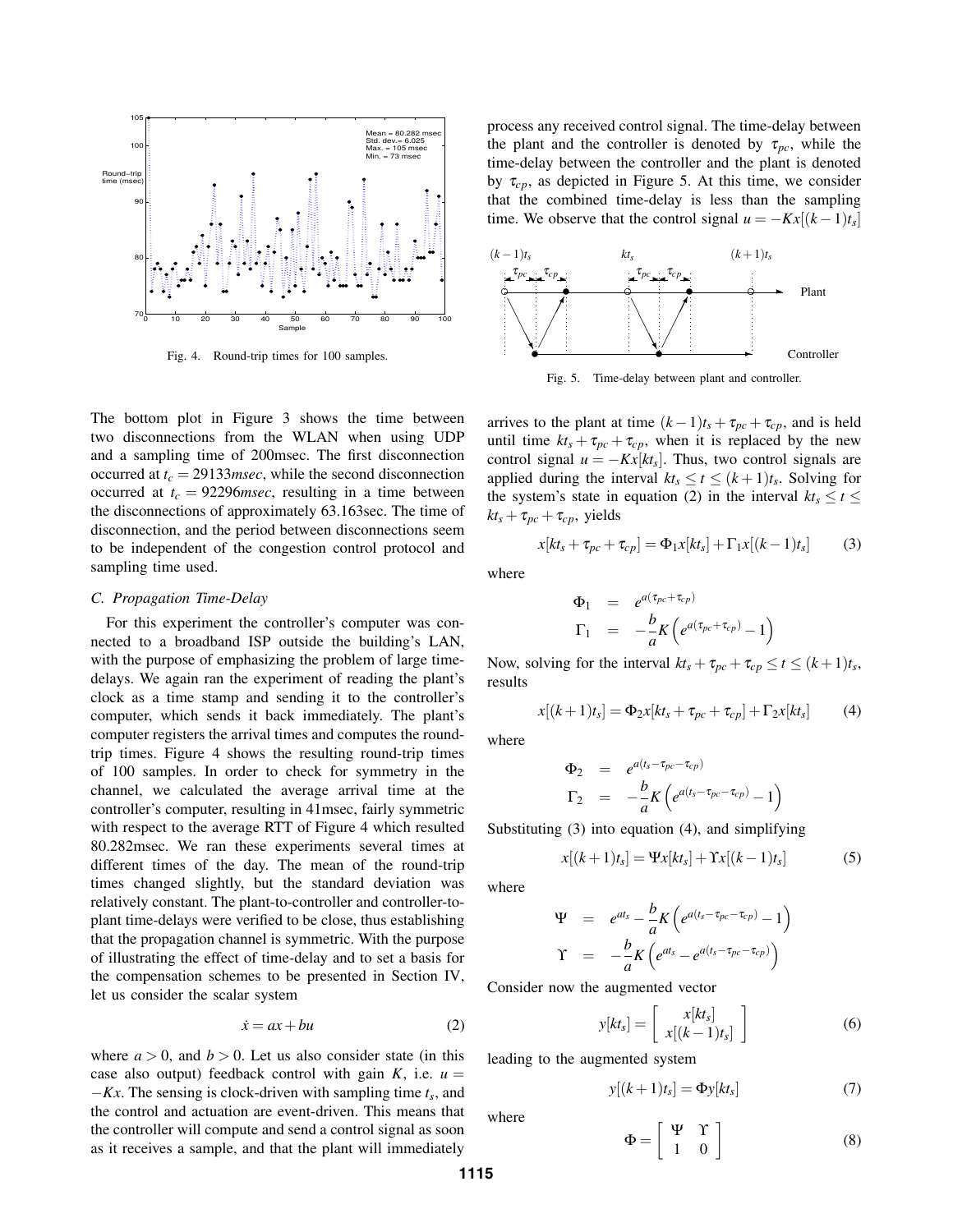Thus, given the system parameters *a* and *b*, control gain *K*, and sampling time  $t_s$ , there exists an upper bound,  $\tau^*$ , in the combined time-delay  $\tau = \tau_{pc} + \tau_{cp}$ , such that if  $\tau < \tau^*$ the matrix  $\Phi$  in equation (8) is Schur. In other words, the system can tolerate the combined time-delay  $\tau = \tau_{pc} + \tau_{cp}$ , and still converge to the origin.

# IV. COMPENSATION APPROACHES

The use of time stamping in the plant's samples, along with clock synchronization between the plant and controller computers, allows the controller to estimate the time elapsed in the plant since the last received plant sample was taken. If in addition, the plant sends to the controller the last control signal applied, also time stamped, and assuming knowledge of the plant's model, the controller can estimate the current state of the plant, then generate a more accurate control signal. The following subsections present compensation approaches for the propagation time-delay and the network disconnection, assuming the conditions mentioned above.

# *A. Compensating for plant-to-controller Time-delay*

Assuming that the plant transmits to the controller state samples with time stamp *tps*, and the last control signal applied with time stamp *tcs*, then the plant-to-controller time-delay can be obtained from  $\tau_{pc} = t_c + t_{off} - t_{ps}$ , where  $t_c$  is the sample arrival time at the controller, and  $t_{off}$  is the offset time between the plant and controller clocks. For the sake of simplicity, we consider zero computation time for the control signal. Now, using the elapsed time  $\tau_{pc}$ , the controller can estimate the current state of the plant, and uses that estimate to generate the control signal. Using again Figure 5, the control signal  $u = -K\hat{x}[(k-1)t_s + \tau_{pc}]$  arrives at the plant at time  $(k-1)t_s + \tau_{pc} + \tau_{cp}$ , and is applied and held until the next control signal  $u = -K\hat{x}[kt_s + \tau_{pc}]$ arrives to the plant at time  $kt_s + \tau_{pc} + \tau_{cp}$ . We can solve for the state of the system in equation (2) in the interval  $kt_s \le t \le (k+1)t_s$ , in the following steps:

$$
x[kt_s + \tau_{pc}] = \Phi_3 x[kt_s] + \Gamma_3 x[(k-1)t_s + \tau_{pc}] \tag{9}
$$

where

$$
\Phi_3 = e^{a\tau_{pc}} \qquad \Gamma_3 = -\frac{b}{a}K(e^{a\tau_{pc}} - 1)
$$

$$
x[kt_s + \tau_{pc} + \tau_{cp}] = \Phi_4 x[kt_s + \tau_{pc}] + \Gamma_4 x[(k-1)t_s + \tau_{pc}]
$$
 (10)

where

$$
\Phi_4 = e^{a\tau_{cp}} \qquad \Gamma_4 = -\frac{b}{a} K(e^{a\tau_{cp}} - 1)
$$

$$
x[(k+1)t_s] = \Phi_5 x[kt_s + \tau_{pc} + \tau_{cp}] + \Gamma_5 x[kt_s + \tau_{pc}] \tag{11}
$$

where

$$
\Phi_5 = e^{a(t_s - \tau_{pc} - \tau_{cp})} \qquad \Gamma_5 = -\frac{b}{a} K(e^{a(t_s - \tau_{pc} - \tau_{cp})} - 1)
$$

$$
x[(k+1)t_s + \tau_{pc}] = \Phi_6 x[kt_s + \tau_{pc} + \tau_{cp}] + \Gamma_6 x[kt_s + \tau_{pc}] \tag{12}
$$

where

$$
\Phi_6 = e^{a(t_s - \tau_{cp})} \qquad \Gamma_6 = -\frac{b}{a} K(e^{a(t_s - \tau_{cp})} - 1)
$$

$$
x[(k+1)t_s + \tau_{pc} + \tau_{cp}] = \Phi_{7} x[kt_s + \tau_{pc} + \tau_{cp}] + \Gamma_{7} x[kt_s + \tau_{pc}] \qquad (13)
$$

where

$$
\Phi_7 = e^{a(t_s)} \qquad \Gamma_7 = -\frac{b}{a} K(e^{at_s} - 1).
$$

Defining now the augmented vector

$$
v[kt_s] = \begin{bmatrix} x[kt_s + \tau_{pc} + \tau_{cp}] \\ x[kt_s + \tau_{pc}] \\ x[kt_s] \\ x[(k-1)t_s + \tau_{pc} + \tau_{cp}] \\ x[(k-1)t_s + \tau_{pc}] \end{bmatrix}
$$
(14)

the augmented system becomes

$$
v[(k+1)t_s] = \Phi_{pc} v[kt_s]
$$
\n(15)

where

$$
\Phi_{pc} = \left[ \begin{array}{cccc} \Phi_7 & \Gamma_7 & 0 & 0 & 0 \\ \Phi_6 & \Gamma_6 & 0 & 0 & 0 \\ \Phi_5 & \Gamma_5 & 0 & 0 & 0 \\ 0 & \Phi_4 & 0 & 0 & \Gamma_4 \\ 0 & 0 & \Phi_3 & 0 & \Gamma_3 \end{array} \right] \tag{16}
$$

For the purpose of illustration, let us consider the following example.

*Example 1:* Let the system's parameters be  $a = 1$ ,  $b = 1$ ,  $K = 2$ , the sampling time  $t_s = 500$ *msec*, and the propagation time-delays,  $\tau_{pc} = 100$ *msec* and  $\tau_{cp} = 100$ *msec*. Substituting these parameters in the transition matrix of equation (8), for the original uncompensated system, its eigenvalues are found to be  $(0.4745 \pm 0.6104i)$ , which lie inside the unit circle. Now let us increase the propagation time-delays to  $\tau_{pc} = \tau_{cp} = 250$ *msec*, which correspond to one sample delay control. Substituting again the parameters in equation (8), the eigenvalues are found to be (0.8244<sup>±</sup> <sup>0</sup>.7860*i*). Note that the eigenvalues now lie outside the unit circle. Using compensation for the propagation timedelay  $\tau_{pc}$ , we find the eigenvalues in equation (16) to be (0,−0.5681,0,0.<sup>5403</sup> <sup>±</sup> <sup>0</sup>.6614*i*). All the eigenvalues now lie inside the unit circle, and in spite of the large propagation time-delays, the compensation scheme makes the system converge to the origin.

# *B. Compensating for controller-to-plant Time-delay*

In the previous subsection, the estimate of the plant state,  $\hat{x}[kt_s + \tau_{pc}]$ , was computed based on the measured timedelay  $\tau_{pc}$ . The resulting control signal  $u = -Kx[kt_s + \tau_{pc}]$ generated will arrive at the plant with a time-delay  $\tau_{cp}$ , but unfortunately, at the time of computing the control signal, this controller-to-plant time-delay is unknown. However, assuming that we have the time stamps of the previous control signals applied to the plant, we can obtain an estimate of the next controller-to-plant time-delay. So, considering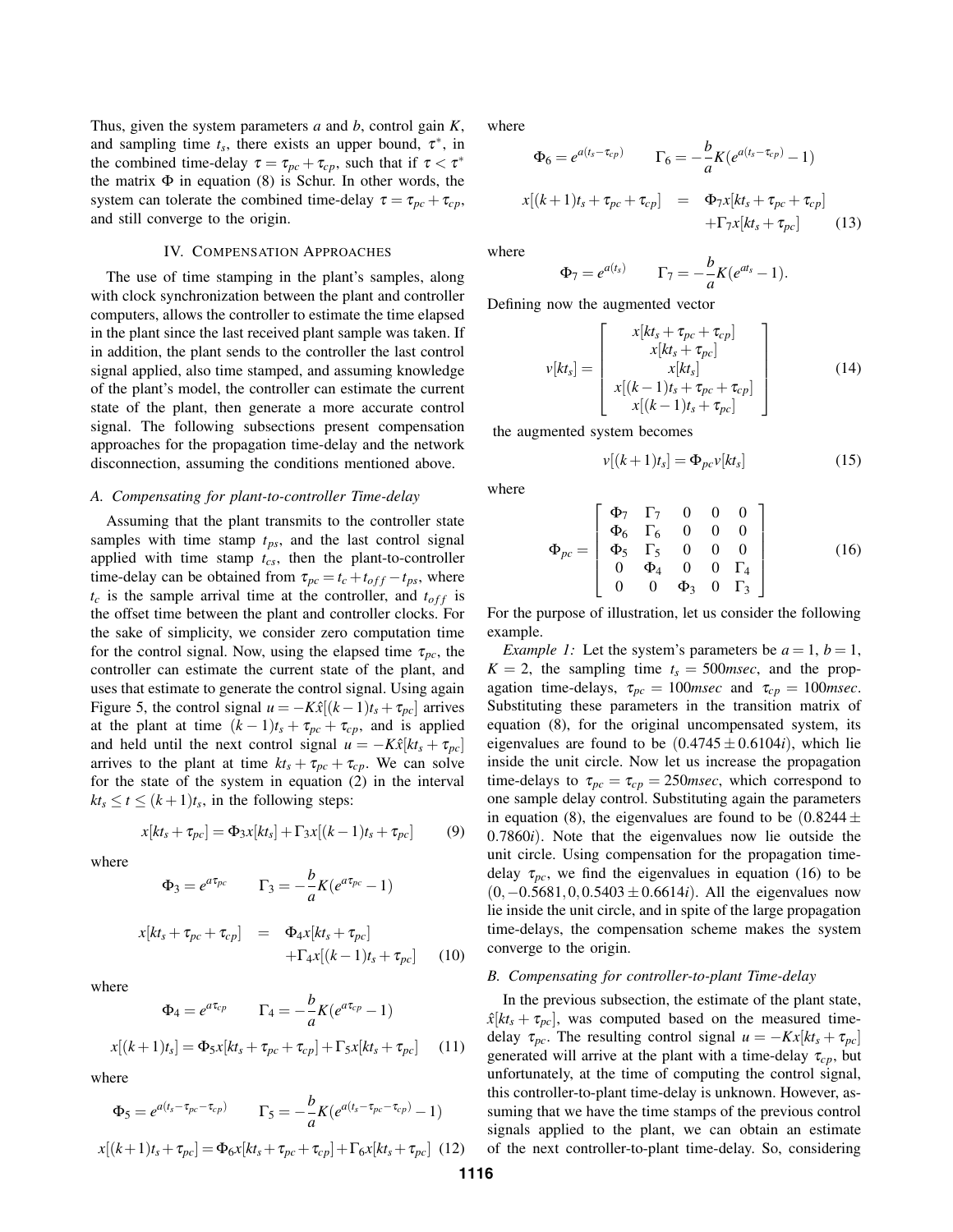that this prediction of  $\tau_{cp}$  is accurate with some degree of confidence, we can estimate the plant's state at the time of arrival of the control signal. Proceeding in a similar fashion to the previous subsection, the state of the system in equation (2), in the interval  $kt_s \le t \le (k+1)t_s$ , can be obtained in the following steps:

$$
x[kt_s + \tau_{pc}] = \Phi_3 x[kt_s] + \Gamma_3 x[(k-1)t_s + \tau_{pc} + \tau_{cp}]
$$
\n(17)

$$
x[kt_s + \tau_{pc} + \tau_{cp}] = \Phi_{4}x[kt_s + \tau pc]
$$
\n
$$
+ \Gamma_{4}x[(k-1)t_s + \tau_{pc} + \tau_{cp}]
$$
\n(18)

$$
x[(k+1)t_s] = \Phi_5 x[kt_s + \tau_{pc} + \tau_{cp}]
$$
\n
$$
+ \Gamma_5 x[kt_s + \tau_{pc} + \tau_{cp}]
$$
\n(19)

$$
x[(k+1)ts + \tau_{pc}] = \Phi_{6}x[kts + \tau_{pc} + \tau_{cp}]
$$
 (20)  
+
$$
\Gamma_{6}x[kts + \tau_{pc} + \tau_{cp}]
$$

$$
x[(k+1)t_s + \tau_{pc} + \tau_{cp}] = \Phi_7 x[kt_s + \tau_{pc} + \tau_{cp}] \quad (21)
$$

$$
+ \Gamma_7 x[kt_s + \tau_{pc} + \tau_{cp}]
$$

The parameters  $\Phi_3$  to  $\Phi_7$ , and  $\Gamma_3$  to  $\Gamma_7$ , are the same as in the previous subsection. Considering again the augmented vector of equation (14), the augmented system compensating for both time-delays is given by:

$$
v[(k+1)t_s] = \Phi_{\tau} v[kt_s]
$$
 (22)

where

$$
\Phi_{\tau} = \begin{bmatrix}\n\Phi_7 + \Gamma_7 & 0 & 0 & 0 & 0 \\
\Phi_6 + \Gamma_6 & 0 & 0 & 0 & 0 \\
\Phi_5 + \Gamma_5 & 0 & 0 & 0 & 0 \\
0 & \Phi_4 & 0 & \Gamma_4 & 0 \\
0 & 0 & \Phi_3 & \Gamma_3 & 0\n\end{bmatrix}
$$
\n(23)

Again, for illustration purposes, let us use the following example.

*Example 2:* Let us consider the same system parameters as in example 1, but assume now the time sampling is  $t_s = 700$ *msec* and the propagation time-delays  $\tau_{pc} = \tau_{cp}$ 300*msec*. Substituting the parameters in the transition matrices of equations (8) and (16), we obtain the eigenvalues  $(0.9017 \pm 1.0020i)$  and  $(0,-0.6997,0,0.5151 \pm 0.8824i)$ respectively. Even with the compensation for the plant-tocontroller time-delay, the complex conjugate eigenvalues lie outside the unit circle. Applying compensation for both time-delays, we substitute the parameters in the transition matrix of equation (23), with the eigenvalues resulting (0,−0.6997,0,0,−0.0138). All the eigenvalues lie inside the unit circle. Despite the large propagation time-delays, the compensation scheme for both time-delays makes the system converge to the origin.

## *C. Compensating for Disconnection from the WLAN*

Now, consider the case of disconnection from the network, or equivalently of dropped packets. The effects of this issue on the networked-closed-loop system will depend on the stability of open-loop plant, and on the state of the plant at the time of the disconnection. In the case of an open-loop stable plant, a sufficiently large disconnection will move the plant towards an equilibrium point defined by the control signal being applied at the time of disconnection. However, in an open-loop unstable plant, the plant states will continue to increase exponentially in the direction they were moving at the time of disconnection. Fast dynamics plants may get out of control, but for some slower dynamics plants, this might be a recoverable situation. In [5], we gave upper bounds on the time that an unattended unstable system can stay inside its region of attraction, assuming saturation in the control signal. We can use those results to decide if the plant should hold the last control signal applied, or if it should apply zero control signal when a disconnection is detected. Considering the system in equation (2), and assuming the saturation values  $\pm u_{max}$  in the control signal, there exists a region of attraction (see [5]) defined by the interval  $-x_{max} = -\frac{b}{a} u_{max} < x < \frac{b}{a} u_{max} = x_{max}$ . In order to find the best control action that the plant should apply in find the best control action that the plant should apply in case of a disconnection, whether to hold the last control signal  $u(t_d)$  or to apply zero control signal, we can use the expression of the state for system (2) and solve for the time *te*, at which the plant state leaves the region of attraction  $\pm x_{max}$ , given an initial condition  $x(t_d)$ . Considering first the case of applying zero control signal, the time  $t_e$  at which the plant state, with initial condition  $x(t_d) > 0$ , will reach the positive edge, *xmax*, of the region of attraction is given by

$$
t_e = \frac{1}{a} \ln \left( \frac{x_{max}}{x(t_d)} \right) \tag{24}
$$

Now, considering that the plant holds the last control signal applied  $u(t_d) = -Kx(t_d)$ , and assuming state feedback with initial condition  $x(t_d) > 0$ , the time  $t_e$  at which the plant state reaches the negative edge,  $-x_{max}$  is given by

$$
t_e = \frac{1}{a} \ln \left( \frac{-x_{max} - \frac{aK}{b} x(t_d)}{x(t_d) - \frac{aK}{b} x(t_d)} \right) \tag{25}
$$

Rearranging terms

$$
t_e = \frac{1}{a} \ln \left( \frac{x_{max}}{x(t_d) \left( \frac{aK}{b} - 1 \right)} + \frac{\frac{aK}{b}}{\frac{aK}{b} - 1} \right) \tag{26}
$$

For values of  $\frac{aK}{b}$  in the interval  $2 > \frac{aK}{b} > 1$ , the time  $t_e$  in equation (26) for which the system can be unattended is larger than the one in equation (24). In this case holding the last control signal will give the system a better chance to recover from the disconnection.